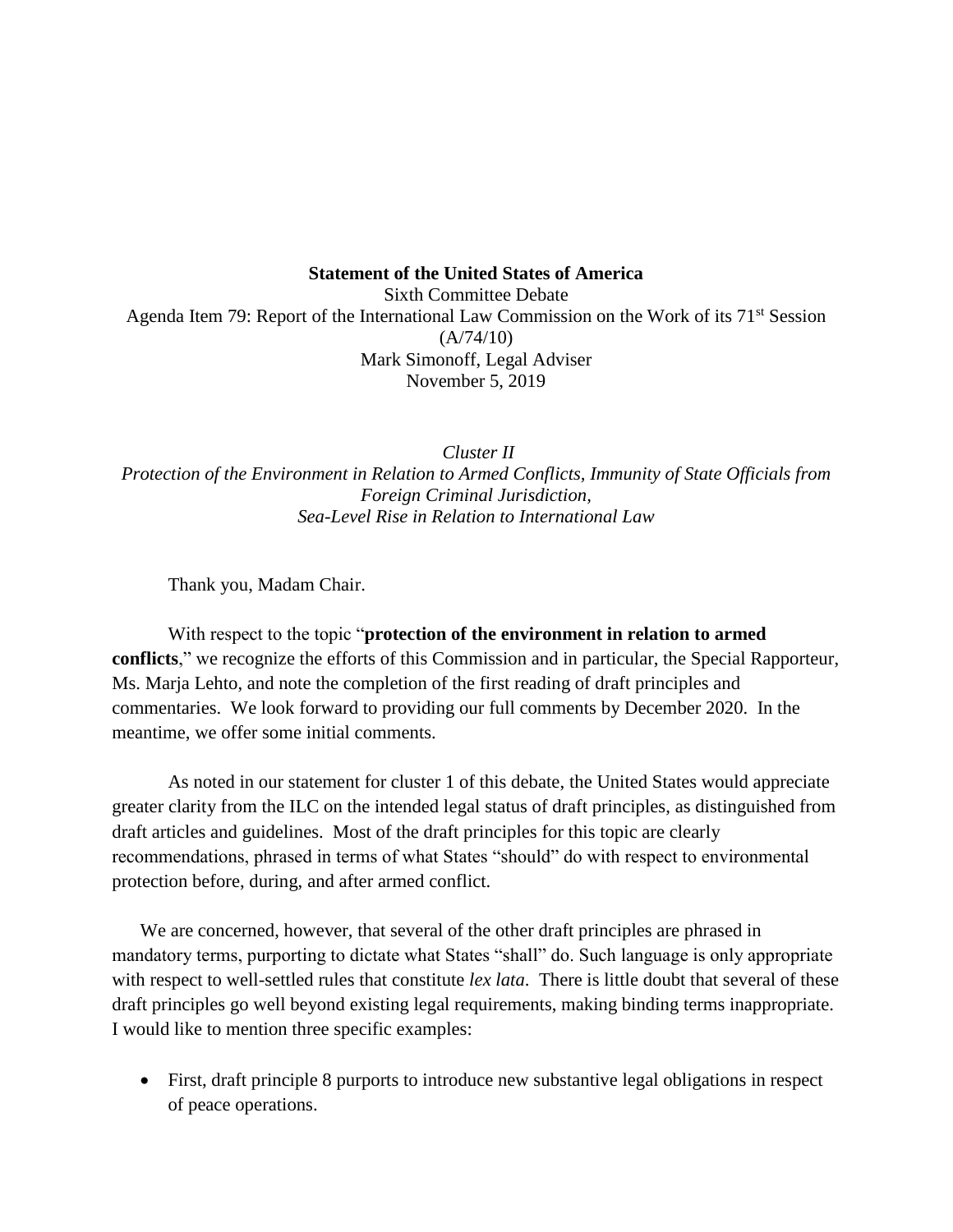- Second, draft principle 27 purports to expand the obligations under the Convention on Certain Conventional Weapons to mark and clear, remove, or destroy explosive remnants of war to include "toxic or hazardous" remnants of war, despite the previous commentary on this draft principle recognizing that the term "toxic remnants of war" does not have a definition under international law.
- And third, the draft principles applicable in situations of occupation similarly go beyond what is required by the law of occupation.

Separately, we note that the draft principles include two recommendations on corporate due diligence and liability. It is unclear to us why the ILC has singled out corporations for special attention. The draft principles do not address any other non-State actors such as insurgencies, militias, criminal organizations, and individuals. This has the effect of suggesting that corporations are the only potential bad actors when it comes to non-State activity in the context of protection of the environment.

## \*\*\*

Madam Chair, I turn now to the topic "**Immunity of State Officials from Foreign Criminal Jurisdiction.**" We appreciate the effort that Special Rapporteur, Concepcion Escobar Hernandez, has made on this difficult topic. We commend also the thoughtful contributions by other members of the ILC.

The United States refers to and reiterates its serious concerns detailed in prior years' statements, including, in particular, that we do not agree that draft Article 7 is supported by consistent State practice and *opinio juris* and, as a result, it does not reflect customary international law. We also underscore our desire for the Commission to work by consensus on this difficult topic, as that would be the approach most likely to produce draft articles that accurately reflect existing law or that reflect sound progressive development addressing all the relevant concerns.

The most recent report on procedural aspects of immunity reflects some of the same methodological challenges that also affected prior reports – there is generally very little visibility on prosecutions not brought (either due to immunity or for other reasons), and case law in this area is exceedingly sparse. Against this backdrop, the most recent report expounds on what the Special Rapporteur believes would be appropriate procedures without the benefit of significant State practice. Most provisions are best viewed as suggestions, not law, and the drafting of the articles should reflect this. For example, it would be more appropriate to use the word "should" rather than "shall."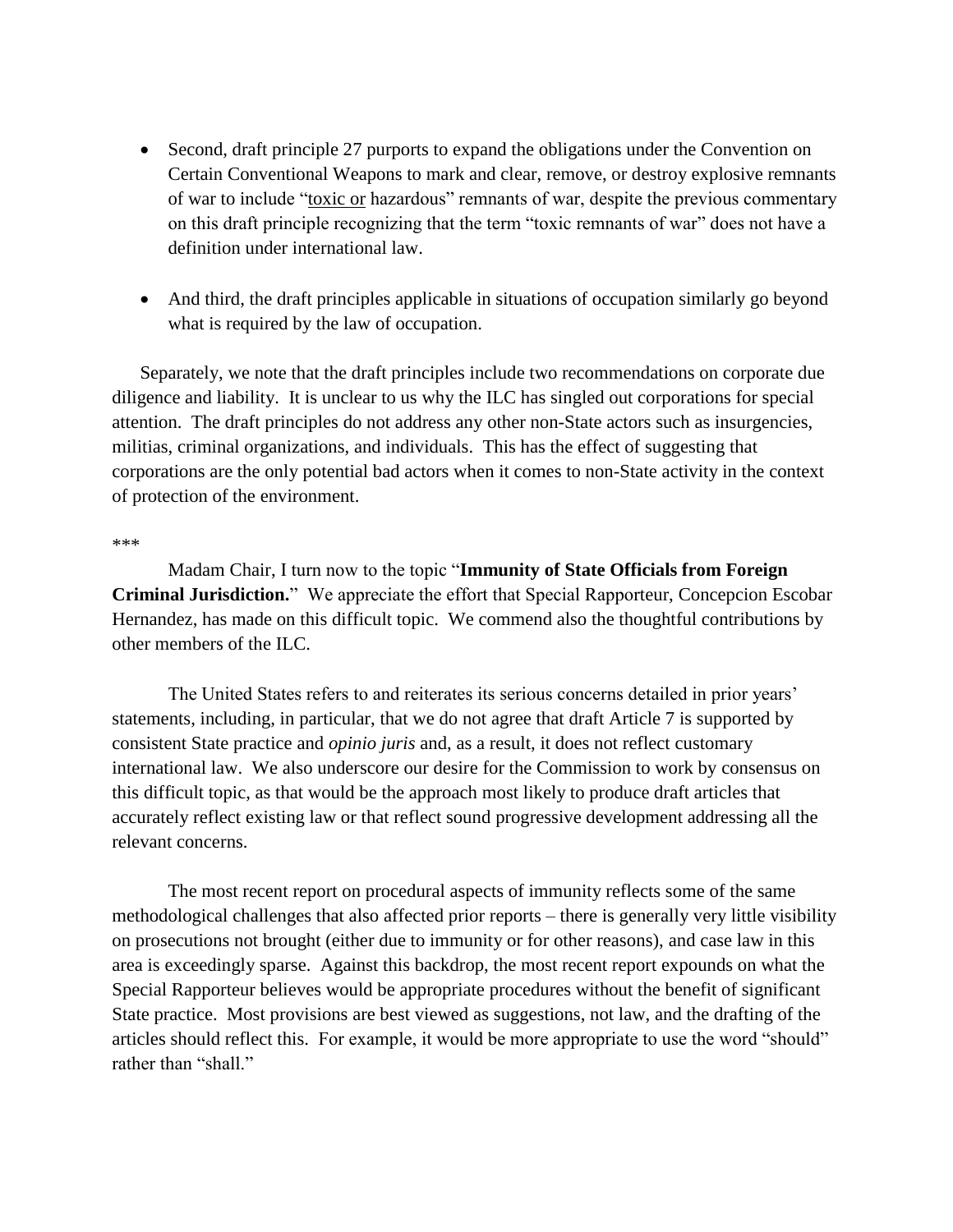Moreover, some of the Special Rapporteur's suggestions overlook practical consequences. For instance, if one State were to notify the State of the official once it concludes that the foreign official "could be subject to its criminal jurisdiction," in the absence of assurances that the official would not be notified, this could jeopardize a criminal investigation. Such a step could permit the official to destroy evidence, warn partners in crime, or flee from the forum State's reach. As a result, this provision could very likely have a severe detrimental effect on the investigation and prosecution of crimes that cross international borders. Moreover, the draft articles disregard the fundamental principle and practice observed in the United States that foreign official immunity is not considered a bar to criminal investigation, and U.S. prosecutors may investigate crimes involving foreign officials without notifying the foreign official's state of the investigation or of potential immunity issues.

In addition, paragraph 3 of draft Article 16 should be deleted. It misstates the applicable customary international law on consular notification reflected in the Vienna Convention on Consular Relations. When applicable, consular notification is only required if requested by the detained individual; there is no "entitlement" to assistance, and we disagree with the notion that fair and impartial treatment cannot be provided in the absence of consular notification.

Whereas other, more developed areas of immunity law, such as diplomatic immunity, deal with procedural issues in a handful of paragraphs, the report suggests nine articles on procedure with a total of 35 subparts. Even so, the Special Rapporteur leaves unaddressed difficult questions raised by many countries in our debate last year, such as how to address the issue of politically motivated or abusive prosecutions. The draft articles seem to rely on cooperation and consultation between friendly States, but this problem can also arise when countries are in a state of animosity, for example, in the case of accusations of "war crimes" by military officials on the other side of a regional armed conflict. How can procedural safeguards prevent abuses and resolve conflicts in such a context? Other important questions remain unanswered, such as: Do the procedures apply even to potential prosecution of an official or former official if it is clear that the act in question was not taken in an official capacity? Although paragraph 21 of the draft report states that "any proceeding by the forum state concerning this type of immunity involved the presence of the [State official]," would these procedures apply even when the foreign official is not in the forum State at the time of indictment? In States where criminal prosecutions can be instituted by a person who claims to be a victim, do the rules secure a role for appropriate government ministries to express substantive views, or under draft Article 9, is there a role only if national laws so provide? Article 8 states that competent authorities shall "consider" immunity, but is a court required to make a determination of immunity with input from competent authorities, at the initiation of any legal proceeding?

Further consideration should also be given to the relationship between the procedural provisions and safeguards in Part Four and the provisions in Parts One through Three of the draft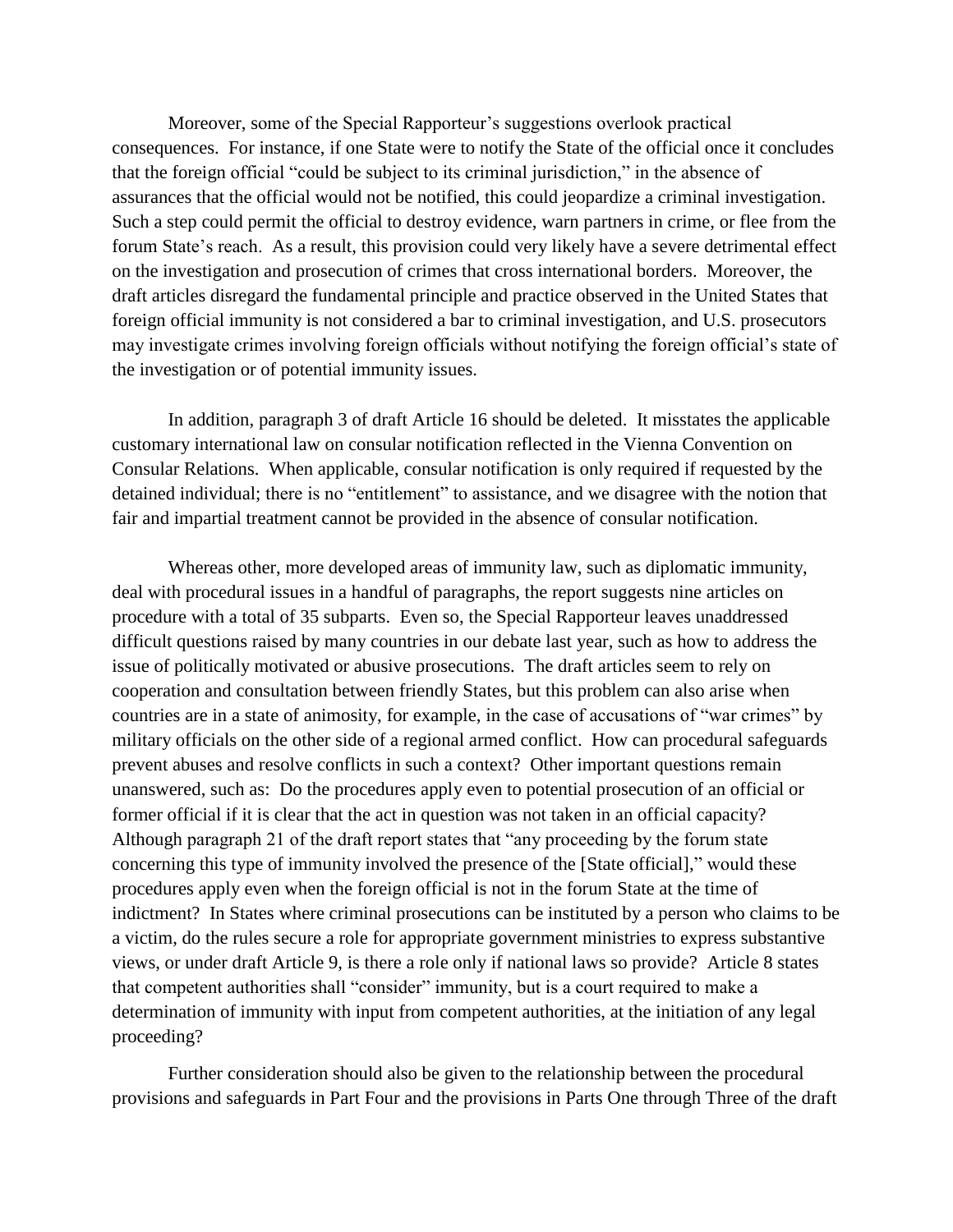articles. For example, the draft articles do not clearly address the legal effect of an invocation of immunity by a foreign State. We would also note in passing that Draft Article 9, paragraph 2, refers to the immunity of the foreign *State* rather than the immunity of the foreign State officials, and the reason for this is not clear. In addition, we believe that paragraph 4 of Article 11 merits further consideration. The concept of a waiver being "deduced" seems inconsistent with the concept of an express waiver.

Finally, we wish to express concern with the suggestion that the Special Rapporteur would address the immunities of State representatives before international criminal tribunals, such as the International Criminal Court (ICC). We believe this goes beyond the mandate of the ILC's project on immunities of State officials before *foreign* criminal jurisdictions. We also take this opportunity to note that we had many concerns with the ICC Appeals Chamber's decision on Head of State immunity in the case involving Jordan. As but one example, we disagreed with the Appeals Chamber's far-reaching conclusions that no Head of State immunity exists under customary international law before an "international court" established by "two or more" States. In any event, such issues would not be appropriate for inclusion in the current ILC project on immunities.

## **\*\*\***

Madam Chair, with respect to the topic of "**sea-level rise in relation to international law**", the United States continues to have concerns that the topic as proposed to the ILC did not meet two of the Commission's criteria for selection of a new topic. In particular, we continue to have questions regarding whether the issues of Statehood and protection of persons as specifically related to sea level rise are at a sufficiently advanced stage of State practice.

As the Commission decided to move the topic to its active agenda, we think it was appropriate that the Commission chose to do so via a Study Group, and that it has decided to focus its work during the 2020 session on issues related to the law of the sea. We also think it is appropriate that the Study Group will be open to all members of the Commission, and that the issue papers developed in connection with this topic will be made available to UN Member States.

With respect to issues related to the law of the sea, the United States recognizes that sea level rise may lead to increases in coastal erosion and inundation, which, in some areas, could lead to a reduction or loss of maritime spaces and the natural resources therein. In this connection, the United States supports efforts to identify measures that could protect states' maritime entitlements under the international law of the sea in a manner that is consistent with the rights and obligations of third states. Such efforts could include, for example, physical measures for coastal reinforcement, such as the construction of seawalls or other measures for artificial protection; coastal protection and restoration; and the negotiation and conclusion of